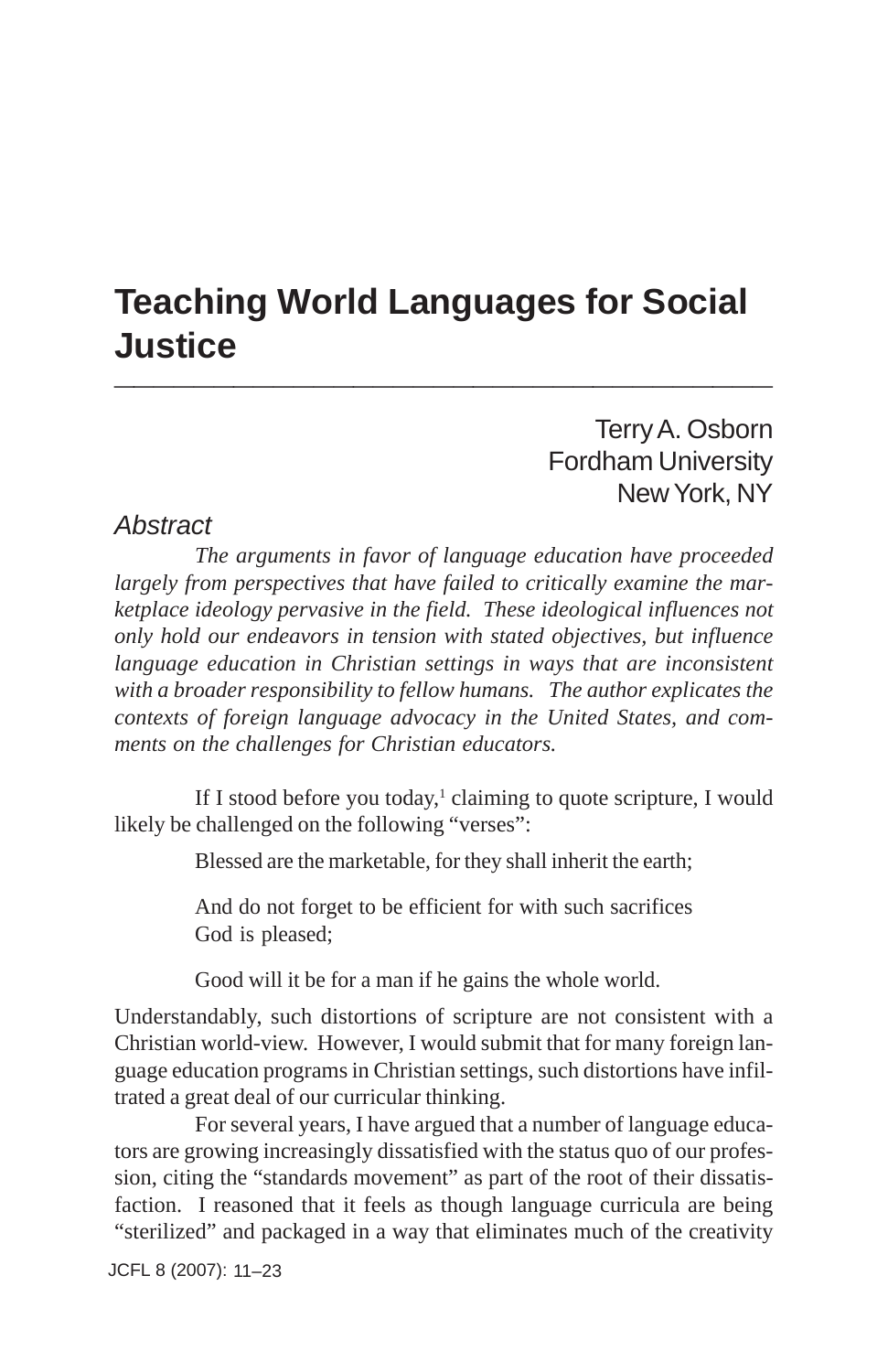and passion that led many of us into this field in the first place. To be sure, nothing in the language standards, including the much heralded "five C's" of foreign language circles, precludes a Christian worldview in the classroom. However, there exists a remarkably stark contrast between the direction of curricula and the context in which language education takes place in the United States. To be frank, static curricula are poor shadows when compared to the growing vibrancy of linguistic diversity enriching communities of the United States with increasing frequency. And, despite the normal round of xenophobia following the September  $11<sup>th</sup>$  attacks and the "freedom fries" retaliation to the French position on the Iraqi war, world language education in our context may remain relatively unscathed by current global events. That should concern us most of all.

"Why should it *concern* us?" Certainly the anti-German hysteria almost a century ago in the United States affected German language enrollments and programs negatively and such a trend would make sense in the case of French. Granted. But a greater danger looms, I contend, in that the comparative silence serves as evidence of a much greater hazard; namely, that world language education in the United States has become largely extraneous to the national dialogue. Students who eventually become adult residents of the United States may see absolutely no connection between their world language learning experiences and their daily lives. They spent a few years in language classrooms in high school or college, but "didn't learn anything." This apparent failure is far from a simple matter.

One reason for this image of foreign language education in the public imaginary lies in our own acceptance of marketplace ideologies, commonplace in educational programming, and manifestly inappropriate to justify the study of languages in the contemporary United States. Justification often stems from a viewpoint, or paradigm, from which one argues. For example, educational conservatives<sup>2</sup> often advocate studying languages by suggesting that languages are important in the well-rounded preparation of an educated person. Foreign language educators have historically argued that foreign languages contributed measurably to education, and that abilities in languages were indispensable as a characteristic of an educated person (see Lado, 1964). Though perhaps such arguments are not articulated as often today, these ideas still hold a level of attraction for language educators, since we recognize the contributions our own language learning has made to our worldview(s). Educational conservatives, then, often argue, ironically, for what has been traditionally called a "liberal"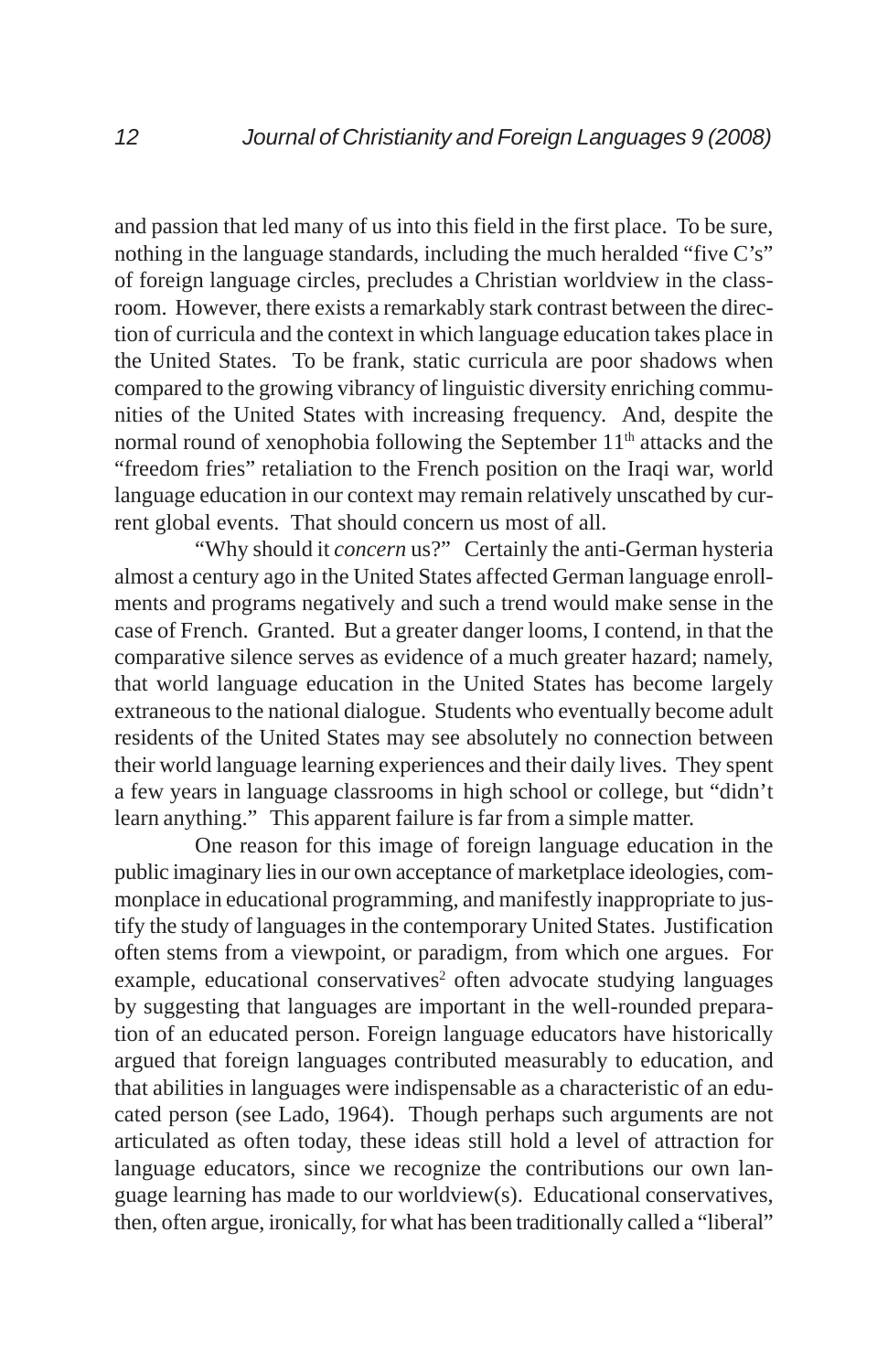education. Within Christian settings and beyond, scholars have challenged the field to consider, in effect, what the educated Christian should take from a language classroom.

A second perspective, and perhaps the more contemporary justification of foreign language study in the curriculum, relates to the day-to-day value of such training. These arguments point out that language education benefits both the workplace and the multicultural world students will inhabit. As the framers of the *Standards for Foreign Language Learning* have suggested:

> To study another language and culture is to gain an especially rich preparation for the future. It is difficult to imagine a job, a profession, a career, or a leisure activity in the twenty-first century which will not be enhanced by the ability to communicate efficiently and sensitively with others. . . . Possession of the linguistic and cultural insights which come with foreign language study will be a requisite for life as a citizen in the worldwide neighborhood. (National Standards in Foreign Language Education Project, 1999, p. 12)

 Similar arguments offered along these lines tend to focus on issues of national security. Kurt Müller (1986), for example, argued during the latter days of the cold war that "the study of the use of foreign languages by the U.S. armed forces has revealed that language competence is an important component of national defense" (p. 138). Though national defense may not constitute "day-to-day" concerns, the tragic events of September  $11<sup>th</sup>$  have reminded a grieving country of our need for language knowledge as well, as we seek to understand or eliminate those who launched the attacks.

Methodological changes preferred by educationally progressive camps, similarly, have shifted to communicative, "real" world emphases that infuse the curriculum with what is seen as everyday relevance for students. Often, progressive educators have attempted to tie language proficiency to gains in marketable skills or tourist pursuits. Indeed, foreign language education has seen a century of remarkable change in terms of methodological theory in the United States. Certainly, lack of curricular innovation has not been an issue on the theoretical level. Some could argue, however, that what happens in the classroom has not changed ap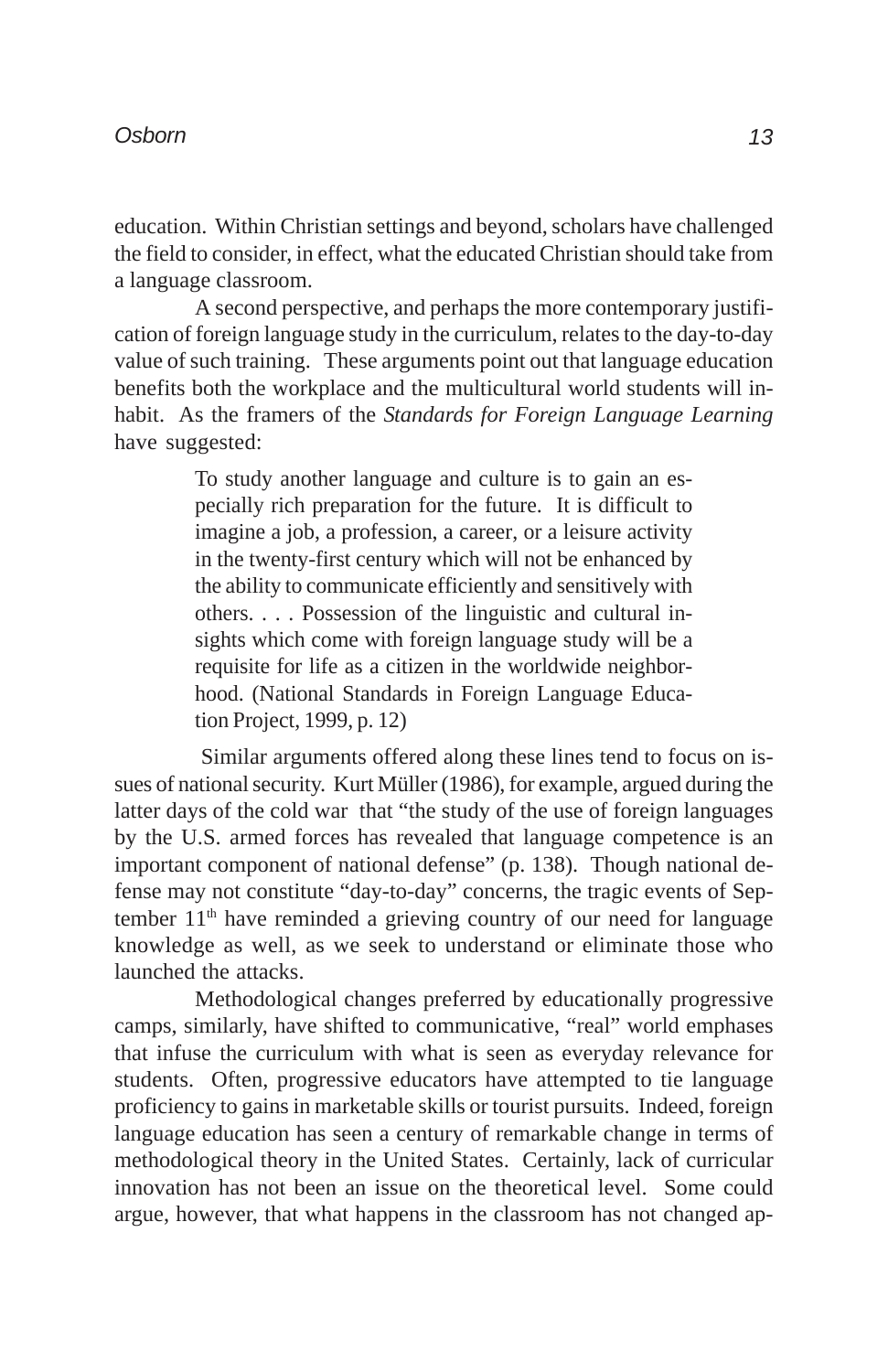preciably (see, for example, Connor, 1995).

A third trend seen historically, though not a paradigm per se, in foreign language education in the United States can be called a legacy of non-success<sup>3</sup>. Supporters of foreign language education have mourned the loss of our nation's language competence (Simon, 1980), including some, as in the case of the much celebrated President's Commission on Foreign Language and International Studies of 1979, who have concluded that the situation in terms of our nation's language ability was scandalous. Recently, the President of Drake University in Iowa, a former professor of Russian, disbanded the entire foreign language department in favor of study abroad programs designed to increase language abilities in students, citing departmental failures as his reason (Schneider, 2001). In terms of the resources committed to language study in the United States, there was and is substantial doubt as to its benefit as currently practiced in the marketplace of graduates.

Our legacy of non-success has been reflected in the waxing and waning of enrollments,<sup>4</sup> numbers perhaps of themselves largely inconclusive in determining our overall significance. Perhaps a growing skepticism as to the importance of language education is partially to blame. Some scholars have questioned the necessity of foreign language education in numerous forms, perhaps most often in terms of specific fields of study including English (see Patty, 1989), speech and communication (see Hall, 1976), and biological sciences (see Janies, 1969). In terms of anecdotal reports, it is not uncommon to hear of university faculty senates or high school principals debating the removal of foreign languages from general education or core curriculum requirements.

### Languages in the market

Marketplace ideology in American education is not a particularly recent phenomenon. Kerr, in a subsequent edition, reiterated a statement first made in 1963:

> The production, distribution, and consumption of "knowledge" in all its forms is said to account for 29% of gross national product . . . and "knowledge production" is growing at about twice the rate of the rest of the economy. Knowledge has certainly never in history been so central to the conduct of an entire society. . . And the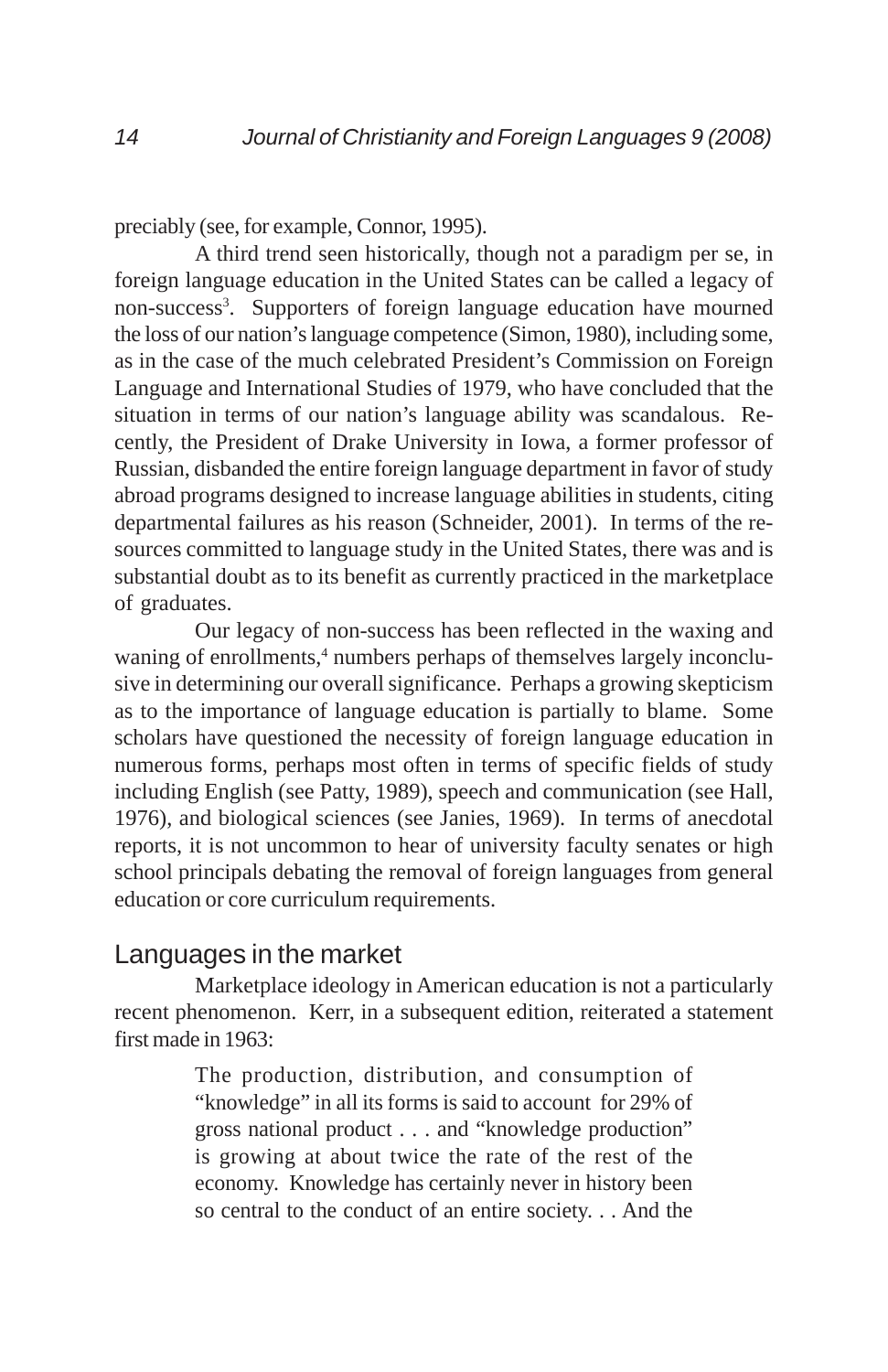university is at the center of the knowledge process. (1982, p .88)

As a result of market ideology, language educators may continue to find themselves justifying the existence of language requirements at all levels, especially at schools and colleges where the curricular modus operandi increasingly follows logic similar to Chaffee's (1998):

> The only reason to create and maintain a formal organization like a business or university is to perform functions that someone—a customer—needs which cannot be done alone or in small groups. A primary definition of what is needed is what customers are willing to pay for, which is determined by their resources and priorities. Competing demands for both public and personal funds are rising rapidly; the costs of operating a university are rising rapidly; and the economy is reasonably steady. This is a recipe for disaster in any industry unless customer satisfaction is rising rapidly. (p. 18)

The conservative position, as discussed above, that holds that foreign language education is beneficial in the formation of the "well-educated" person, becomes complicated by calls to give students more choice in their school programs, or in their "consumption" of the educational process. Students can merely argue that they do not want or need to take languages, and marketplace rationales would support dropping such requirements from the curriculum, particularly in U.S. settings where few students actually will be in a position where they have no option to use English. Paradoxically, as educational conservatives issue calls for language knowledge, while the requirements are implemented in a way that is sensitive to market concerns, the courses take shape primarily as a form of cultural capital entrenched in the tradition of schooling. In other words, students are expected to take a foreign language because it is "good for them" and part of an "education," but no level of language proficiency is required.

These practices, in turn, reflect what Freire (1997) calls the banking model of education and set up what Reagan (2002) refers to as a political economy of languages in education: some languages "count" as appropriate for serious study (such as French, German, and Spanish), others do not (such as American Sign Language, depending on context, Haitian Creole, Ebonics, etc.), often based on sociopolitical distinctions of prestige to the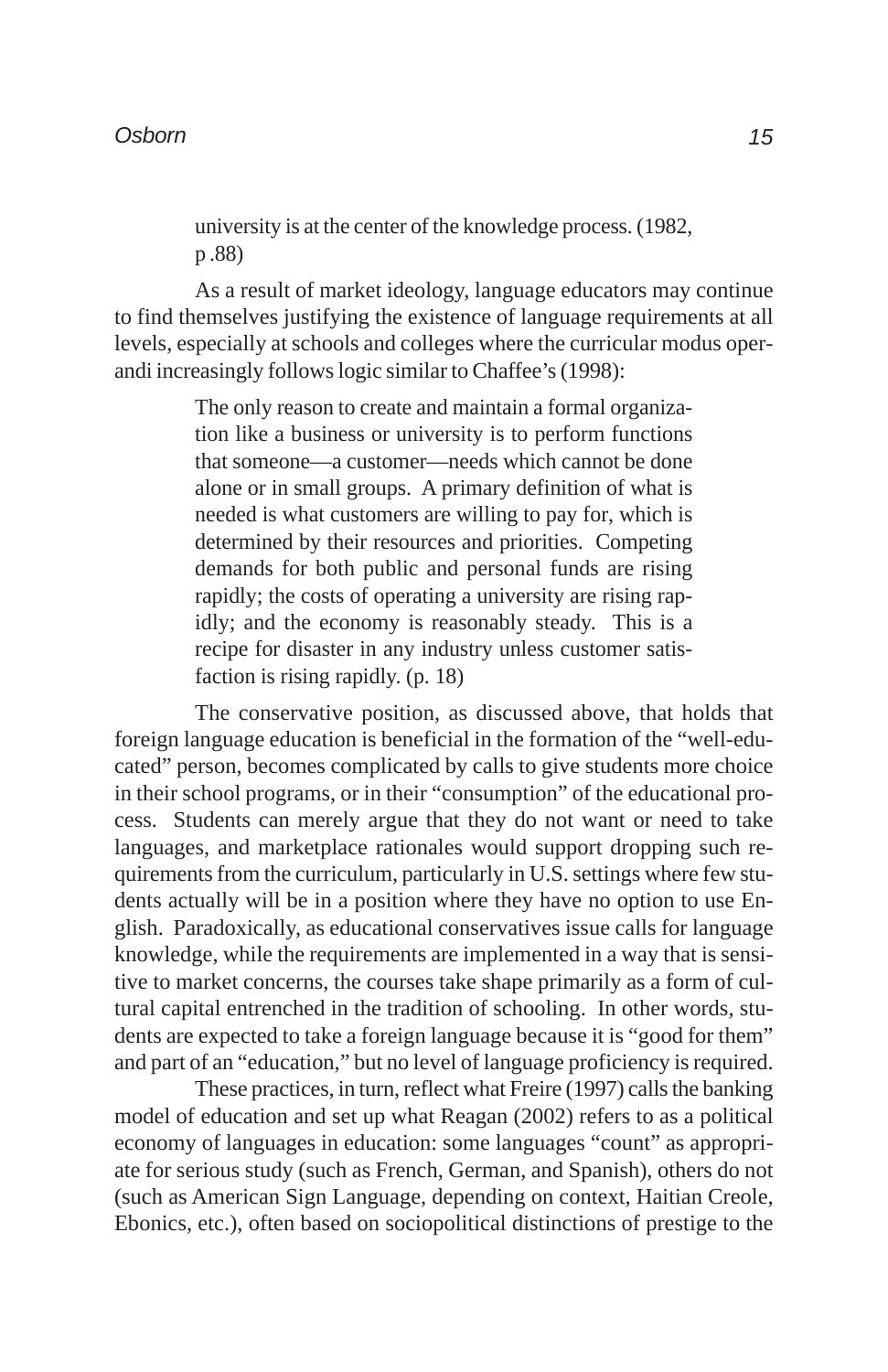"educated person." In practice today, though, the tension between the ideal of the "educated person" and the corporatizing of curricular programmatic thought (e.g., making decisions about curricula filtered through the logic of the marketplace) leads to a situation in which schools, as "producers" of a knowledge commodity, require language courses as an obstacle, filter, or hurdle to completing a course of study, or increasingly not at all. How many students have taken foreign languages at the college or high school level simply because it was a "requirement" prerequisite to the awarding of a degree or diploma?

The progressive position on the other hand, relying on "real world" applications for justification and the shaping of curricula, fares just as poorly within evaluative frameworks drawn from market ideology. The explosive growth of English (Skutnabb-Kangas, 2000) and the geopolitical power invested in the language (Pennycook, 1995), renders "real world" applications of the skills and knowledge gained in contemporary foreign language education in the United States minimal at best, and claims to the contrary suggesting that foreign language education provides "marketable" skills consistently fail to resonate as convincing with most educators. Language professionals themselves reject many such claims, as demonstrated by the authors of Idaho's curriculum guide when they assert that, "As for studying a foreign language for vocational purposes, within this country there is almost always a plethora of native speakers of any language needed in commerce" (Idaho State Department of Education, 1994, p. 21).

Curricular reforms that have included such activities as asking directions in a foreign country, discussion of school schedules with students abroad, and similar approaches do not pass a similar test of market usefulness. It is likely that the vast majority of Americans will never enter into such exchanges and that what little proficiency they may develop in our classrooms involves situations just as "foreign" to them as were the literary readings in grammar-translation classrooms of the past. It is certainly ironic that movements in the field to provide more "useful" language education could have suffered the same fate as their literarily focused predecessors—that is, being seen as out of touch with contemporary educational trends. Language classes of today could be largely seen as extraneous to the market-driven schooling experience, and thus the absence of discussion of language education in the US writ large in the wake of international conflict should be troubling.

As both liberal and conservative language educators have ac-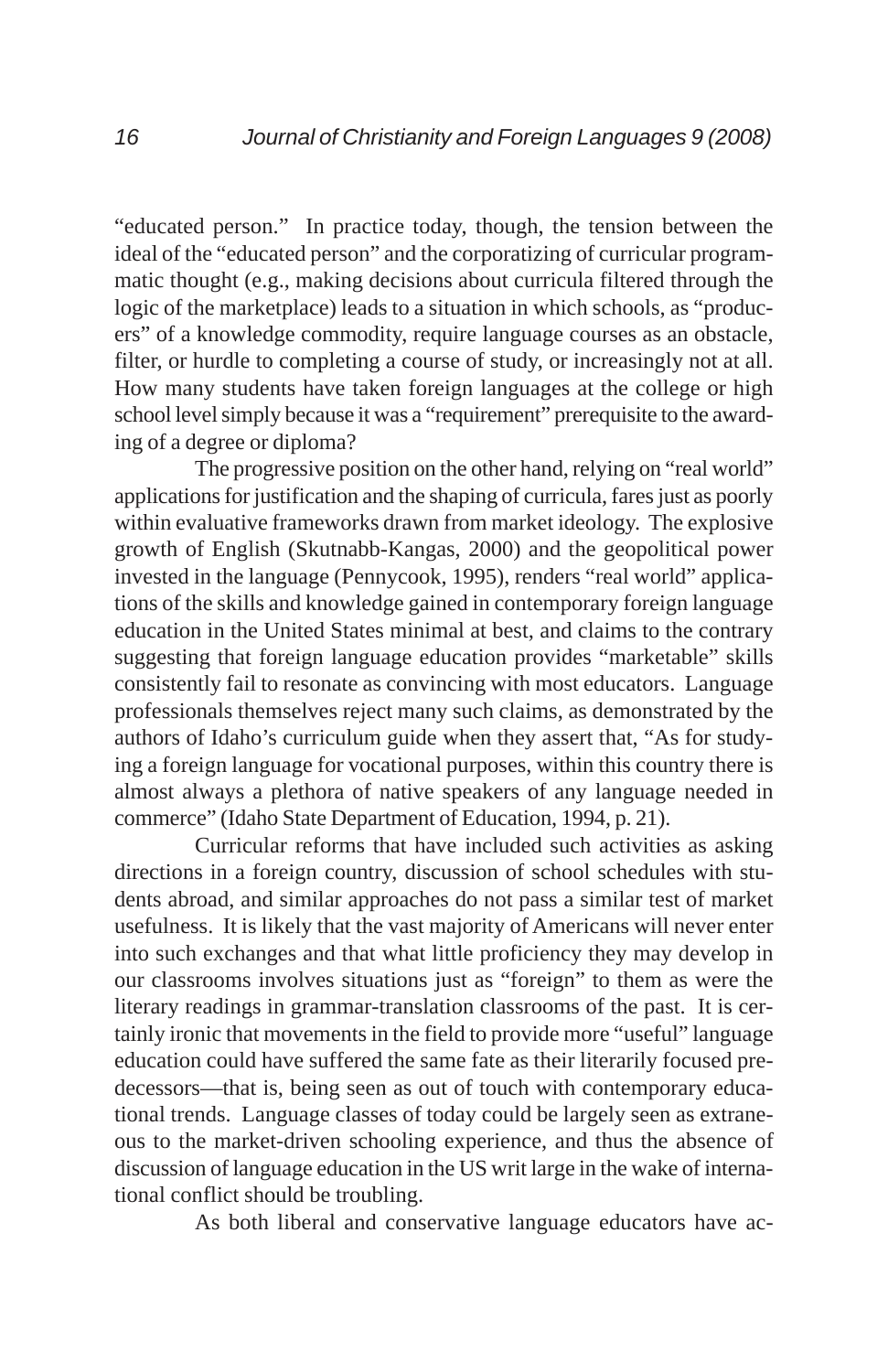cepted the supremacy of marketplace rationales for contemporary language educational practice, the market demand for contemporary foreign language education as practiced has seemingly grown significantly smaller. And ironically, even as scholars have rightfully critiqued the elitist perspective of some who call for the "educated person," they have unwittingly refuted perhaps the most compelling reason for language education—that is, that well-educated people should have some experience learning a second language. However, the logic of the marketplace, with its emphasis on production and consumption metaphors, fails to provide compelling arguments for contemporary language study. It fails, furthermore, to provide effective guidance on structuring foreign language curricula. Consumerism and market ideologies should not be the primary sources guiding the determination of educational requirements or programs in language education.

## Where can we go? Advocating a critical pedagogy of language education

Many scholars espouse the need for critical awareness and social justice, but have largely failed to recognize the role language education can play in their endeavors. The power of language learning, those of us in the field recognize, can be a significant component of education. Our endeavor can indeed provide students with benefits not found in other disciplines. Foreign language educators, and especially those in Christian settings, need to examine the frames of reference within which we have constructed our professional activities. Our endeavors are not apolitical, and our decision-making is impacted by our reliance on the marketplace in determining priorities. I do not mean to suggest that all marketable skills should be banished from the curriculum. Rather, I want to argue that the tensions created by pressures to be marketable can bear directly on any desire to integrate faith and learning.

In foreign language education, the focus of professional discussion should not be centered on *whether* students need to study second languages, but on *what kind* of second language education students should have at all levels and on the justification of that form and focus of language education beyond marketplace reasoning. In the pursuit of education, teachers and students have an ethical and moral responsibility related to the production and expansion of human knowledge that can be addressed through a thoughtful approach to world language education fully consider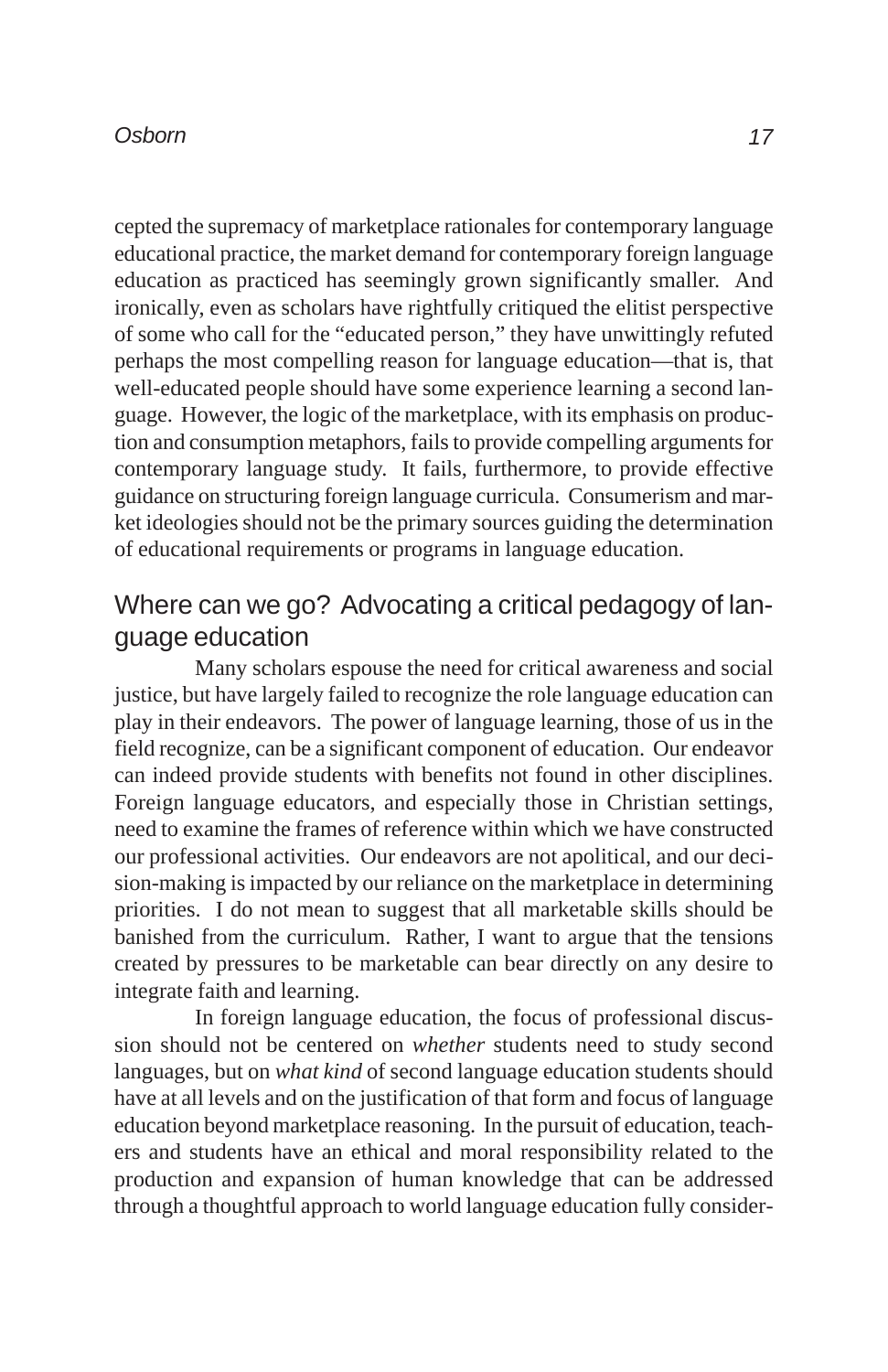ing the context in which we operate. World language educators in all settings will need, in my view, to reform and expand language curricula and instruction along the lines of a critical approach to language education, pedagogically oriented toward an exploration of issues related to the role of language in discourses, in discrimination, and in ideology.

One powerful justification for foreign language education lies in the power of the *process* of language learning, perhaps even more so than in any product of language proficiency. Such processes may not lend themselves well to easily measurable "value added" or marketable skills. However, as one example, the fact that words embody concepts and culture in a way that does not always include a one-to-one correspondence with words in other languages is a lesson learned only in the study of a second language and knowledge that, though not reducible to a multiple choice question or other indicator of "value," is quite valuable for students. If the world views of residents of our global village are embodied, at least in part, in their languages, then the study of foreign languages is central to an educational program among people committed to faith and learning integration, as well as democracy. As the study of natural sciences is vital to those who would live in and seek to understand our natural world, so the study of languages is indispensable for those who live in our social world.

Consider that communities of "world" language speakers are at home in most, if not all, areas of the United States, and engaging these realities within our classroom will be an integral part of such a reform. Curricular reform related to such additions will aid us in realizing the potential of our field in contributing meaningfully to students' lives. However, age-old formulas for rewriting curricula are unlikely to meet the challenges.

Reforming foreign language education will involve the decentralization of the curriculum and instructional reform process in a move to counter hierarchical approaches. Kumaravadivelu (2001) refers to a similar idea in the call for a postmethod pedagogy, as do discussions of *macrocontextualization* in the literature (see Osborn, 2000; Reagan & Osborn, 2002; Reyes, 2002). Macrocontextualization suggests that we plan educational programs in language by referencing the local, regional, national, and global contexts in which the programs are situated. The contexts include social, political, historical, and ethical considerations that may vary considerably from classroom to classroom. The days of "one size fits all" approach to language education already have passed or soon will pass. Hopefully, language educators at all levels will offer a significant voice in a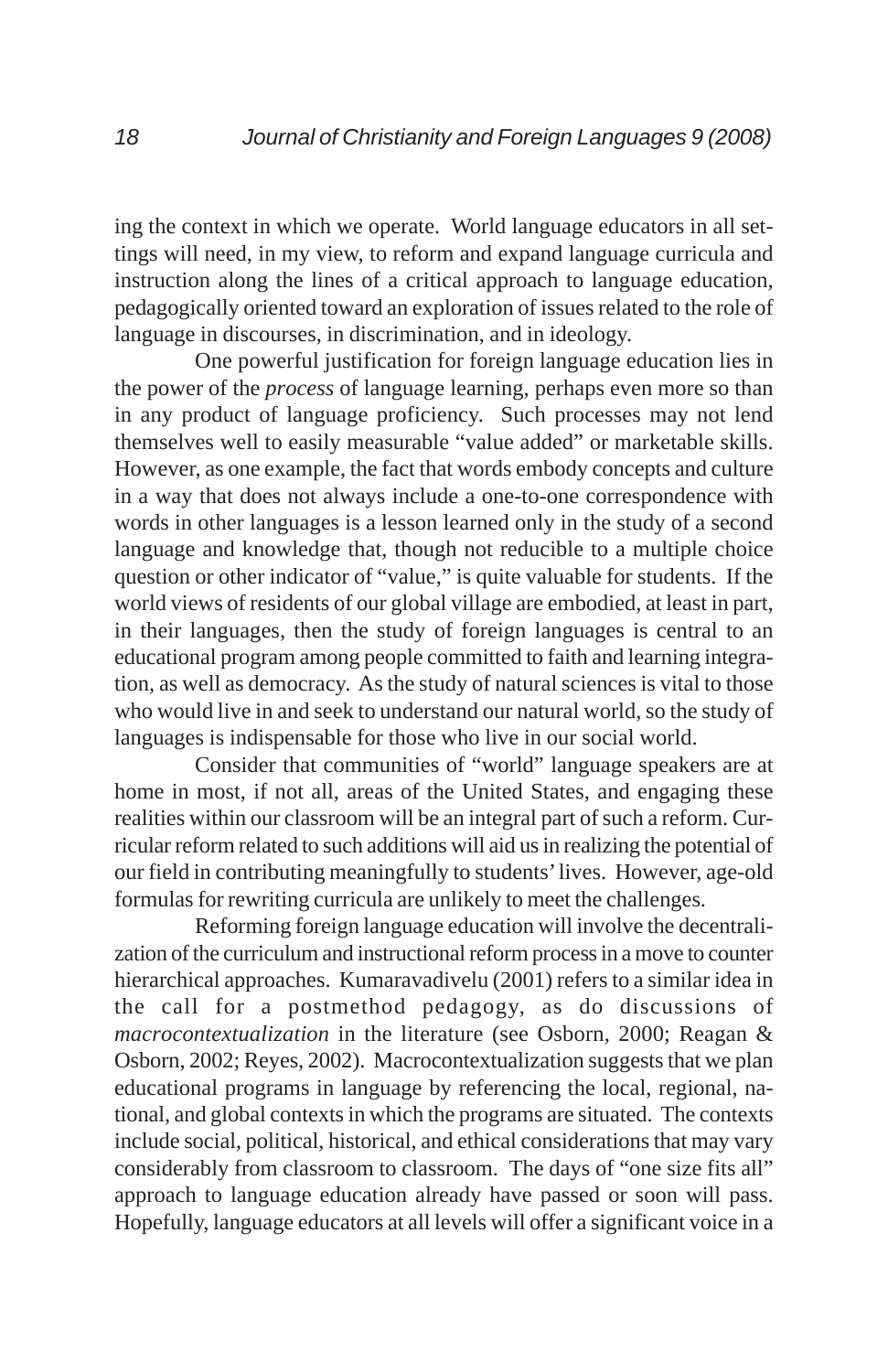critical reformation of the field. A revolutionary pedagogy cannot be comprised solely of rhetoric, however. It must translate into beneficial action. In this work, it is my goal to begin the process of building just such a bridge.

## How do we start the journey?

Issues of language education are not merely academic—they are, in fact, fundamental to any stated or implicit goals of a just society (see Osborn, 2000; 2002; Reagan & Osborn, 2002; Shohamy, 2001; Skutnabb-Kangas, 2000; Tollefson, 2002). In *Critical Reflection and the Foreign Language Classroom*, I have suggested that:

> In effect, by assuming that all non-English languages are somehow related to that which is foreign, language educational endeavors serve to reinforce a language identity by default. Though challenges to English as an official language are often mounted, within the realm of common sense, the national and official languages of the United States are both, and only, English. Non-dominant language speakers are thereby marginalized as the media of their expression take on a devalued position. A student who chooses to adopt the view of the dominant culture, therefore, is put in a position of assimilating linguistically. Further, those students who speak American English as a native language are firm in their beliefs that English is *the* language of the United States. (Osborn, 2000, p. 87)

In *The Foreign Language Educator in Society: Toward a Critical Pedagogy*, Timothy Reagan and I have argued that:

> We take as a given that foreign language education in American public schools is largely unsuccessful at producing individuals competent in second languages. We also take as a given that this lack of success is not due to any particular methodological or pedagogical failure on the part of foreign language teachers. . . . These factors alone do not, and cannot, however, explain the overwhelming nature of our failure to achieve our articulated goals. Rather, in order to explain why foreign language educa-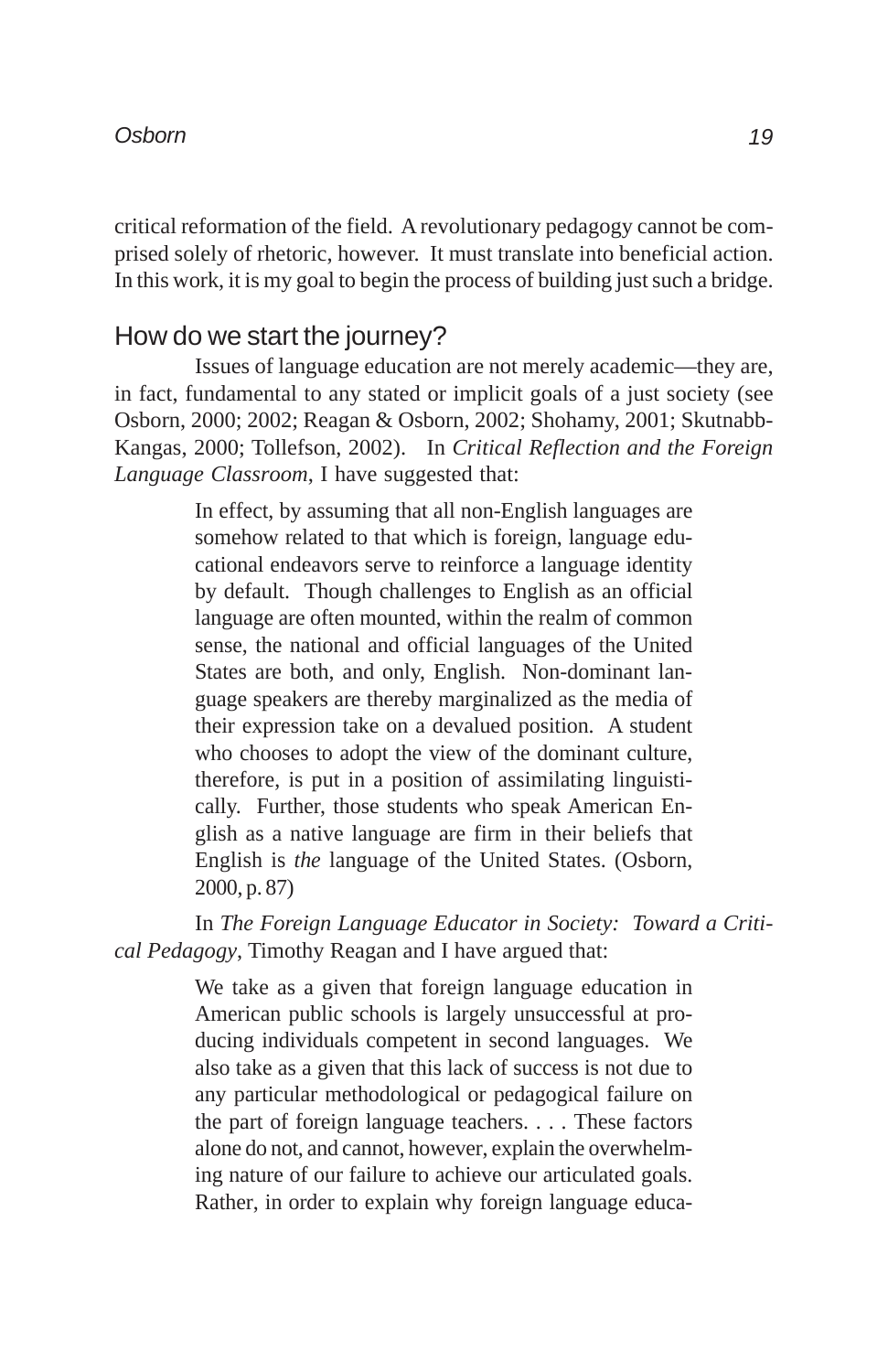tion is relatively unsuccessful in contemporary American society, we need to look more critically at the social, political, cultural, historical, and economic context in which foreign language education takes place. (Reagan and Osborn, 2002, p. 2)

Finally, in *The Future of Foreign Language Education in the United States*, I attempted to bring together a number of scholars, both within and outside the field, to share their input by asking them how the changing social and academic context of the field affects language education. I concluded that we have much work ahead of us in terms of exploring the social responsibility we hold as language educators, and pointed to macrocontextualization as one potent avenue of reform.

Other language scholars, as well, have begun to examine our endeavors with a greater sociopolitical context. Eschewing a solely positivist understanding of language learning and teaching, the authors have issued calls for looking at the political, sociological, and historical frameworks within which students learn a language in addition to their own.

Ryuko Kubota (2003) has explored some specifics of how the Japanese are represented in foreign language textbooks from a similar perspective, noting, "the image of teacher-centered pedagogy and lack of critical thinking among Japanese students persists as a stereotype, influencing the thinking of not only the general public but also researchers in creating a dichotomy of US and THEM" (p. 82). Kubota, Austin, and Saito-Abbot (2003) noted:

> Teachers—as intellectuals and not mere technicians of learner-centeredness—have a responsibility to bring broader perspectives on critical issues to their students, rather than replicating past blindness to issues of difference and inequality. . . . Researchers and practitioners must shift their attention beyond apolitical appreciation and celebration of foreign culture, to critically explore issues of diversity and sociopolitical aspects of human communication, and to make foreign language education instrumental in creating greater equality. (p. 22)

Concerns remain. Most often stated anecdotally, the analysis offered by critical insights on language education is viewed with enthusiasm by scholars and teachers alike, yet the obstacles to translating these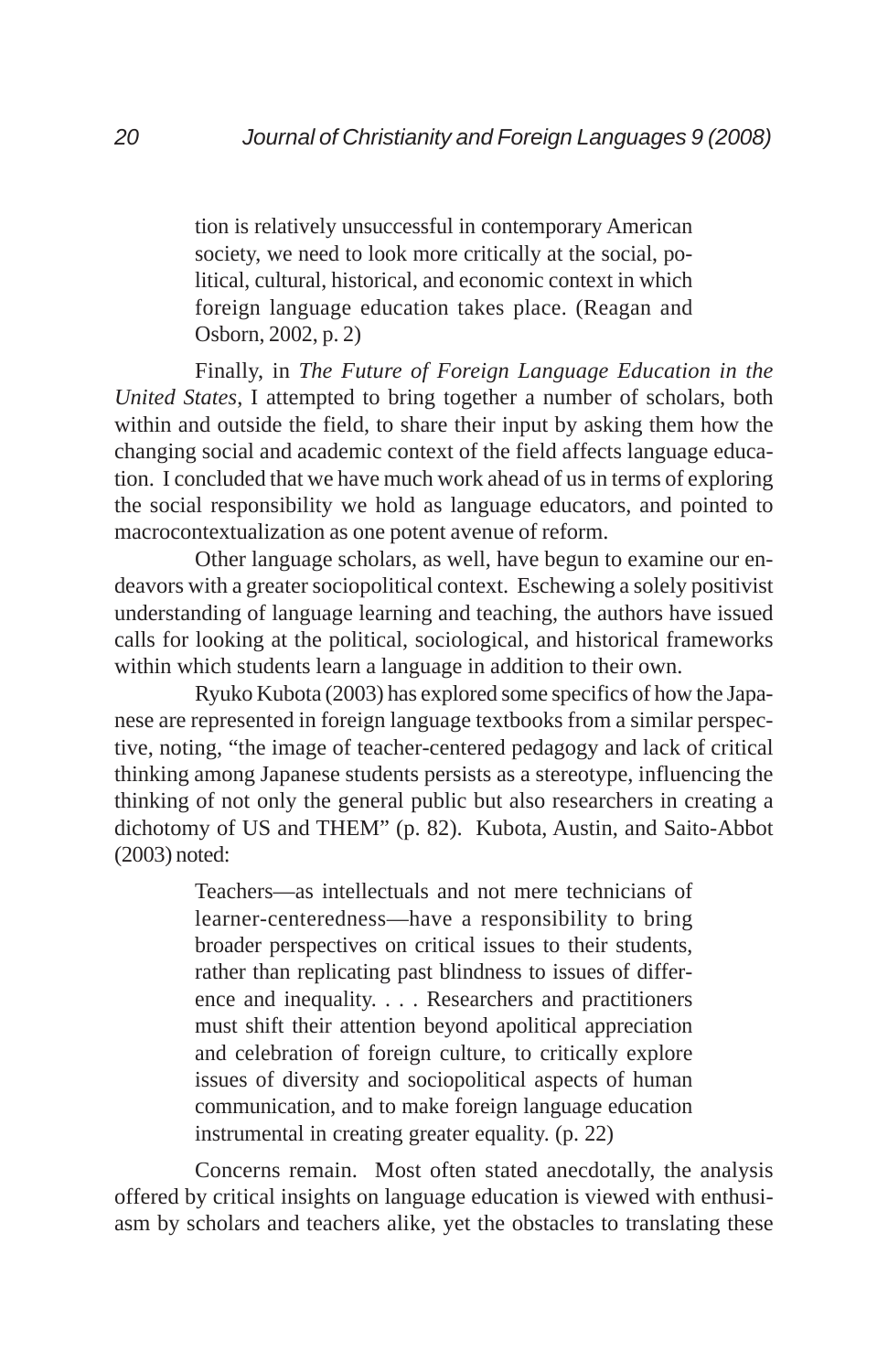ideals into classroom practice are seen as insurmountable in a standardscrazed environment. Thus, many educators simply "wring their hands" and point out that the contemporary classroom implications of such theoretical standpoints are unclear, at best (for a particularly balanced criticism, see Johnston, 1999).

What I wish to issue is a call to begin the process of building the bridges from theory to practice in teaching world languages for social justice. The theoretical background from which one could draw is immense (see Osborn, 2006; Smith & Osborn, 2007). Critical theory, critical pedagogy, critical race theory, postcolonial studies and postmodernism are just a few of the labels one may find in an attempt to begin the process of bridge building, as is the growing body of literature on faith and learning integration. However, I caution that such a project must somehow disentangle itself from the "rhetoric of possibility" that frustrates practitioners and students alike.

In conclusion, teaching world languages for social justice will mean recognizing the economic and political forces forming the contexts in which we operate, and resisting those that are incommensurate with our goals. Additionally, we should chart a course of accountability not to national citizenship, but in a Christian context especially, to a broader responsibility to each other in the human race. For it is the meek who inherit the earth, and God is pleased with the sacrifice of doing good and sharing with others. And for language educators who strive every day to conform to the market, it is indeed important to ask, what good will it be for a man if he gains the whole world, yet forfeits his soul?

## **NOTES**

<sup>1</sup> This paper was given as the keynote address at the sixteenth annual NACFLA conference at Baylor University, Waco, Texas, March 30 – April 1, 2006. The ideas contained within this article are echoed and explored more in depth in *Teaching World Languages for Social Justice: A Sourcebook of Principles and Practices* (Lawrence Erlbaum Associates, Inc., 2006).

 $2$  Terminology here is a difficult matter. I am endeavoring to explore generally recognized historical trends, but do not suggest a historiographic treatment, and this exercise will necessarily run the risk of overgeneralization. The reader should view the categories "educational conservative" and "educational progressive" as heuristic, not absolute. Such categorization is consistent with many introductory ap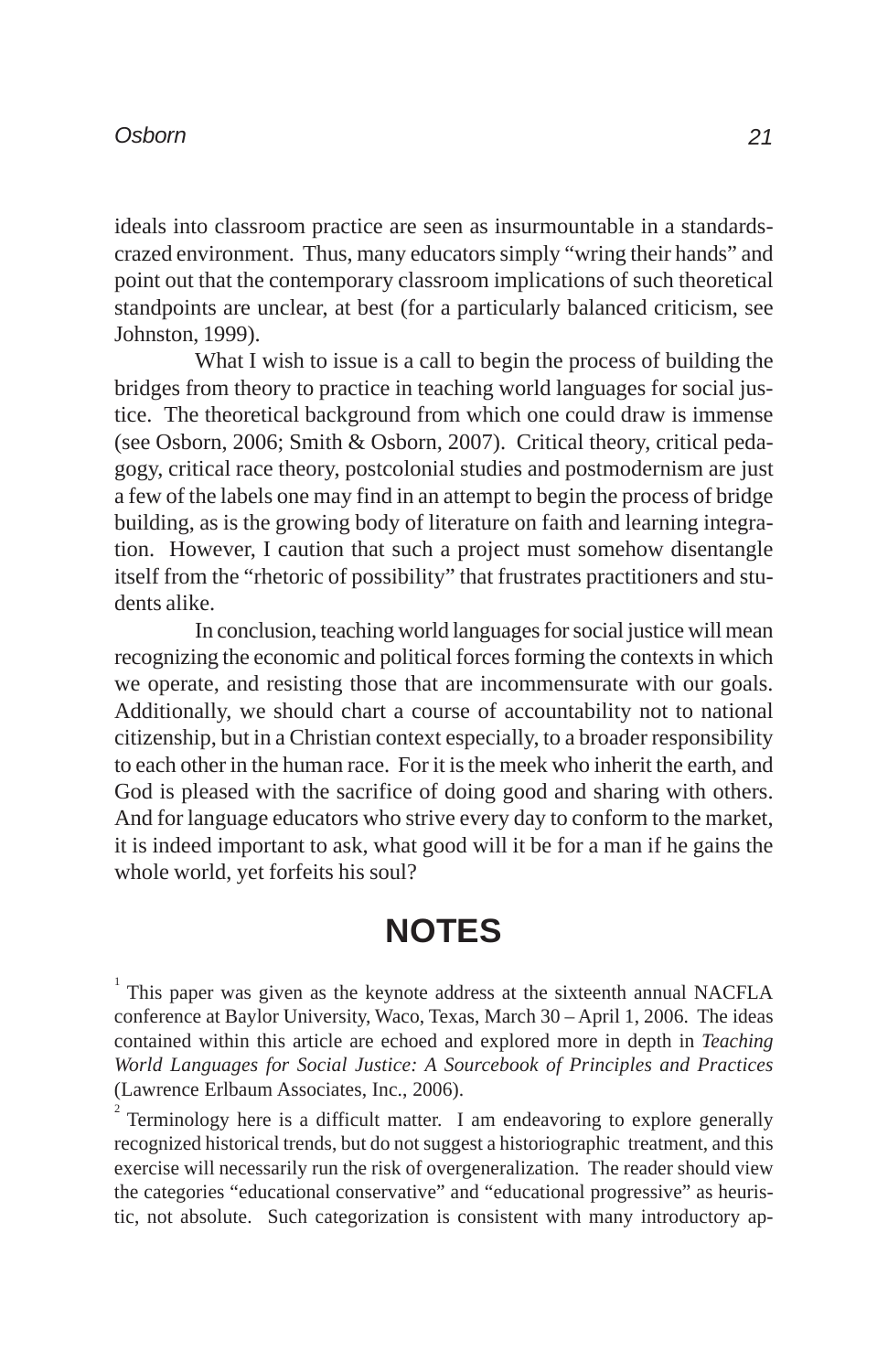proaches to the foundations of education (see Johnson et. al, 1999 or Schultz 2001 as examples). My primary goal is to discuss the interplay of market ideology and historical trends in shaping our image.

 $3<sup>3</sup>$  I am choosing to avoid the term "failure" here due to an important distinction. Non-success implies that we have not reached certain product goals (e.g., proficiency). Yet, foreign language education has played a significant sociological role in the United States — one that we are only beginning to understand. It can be argued that in that vein, the field of foreign language education has been quite successful in providing the country with a symbolic nod to diverse linguistic heritage without actually threatening the status quo.

4 For public high school enrollment figures over the past century, consult http:// www.actfl.org/public/articles/details.cfm?id=139. Another route is http:// www.actfl.org (select "Special Projects," then "Foreign Language Enrollments").

## **BIBLIOGRAPHY**

- Chaffee, E. E. (1998). Listening to the people we serve. In W. G. Tierney (Ed.), *The responsive university: Restructuring for high performance* (pp. 13-37). Baltimore, MD: Johns Hopkins Press.
- Connor, L. B. (1995). What Illinois teachers do in the classroom: New research. *I.C.T.F.L. - Accents, 8* (2), 6-8.
- Freire, P. (1997). *Pedagogy of the oppressed* (Rev. ed.). (M. B. Ramos, Trans.). New York: Continuum.
- Hall, R. N. (1976). *Directory of graduate programs in the speech communication arts and sciences, 1977-1978*. Falls Church, VA: Speech Communication Association.
- Idaho State Department of Education. (1994). *Idaho foreign languages content guide and framework.* Boise, ID: Author.
- Janies, L. (1969). A study of the foreign language requirement for the doctor of philosophy degree in the biological and the physical sciences. Unpublished dissertation, University of Oklahoma. ERIC ED079021.
- Johnston, B. (1999, Autumn). Putting critical pedagogy in its place: A personal account. *TESOL Quarterly 33*, 557-565.
- Kerr, C. (1982). *The uses of the university* (3rd. ed.). Cambridge, MA: Harvard University Press.